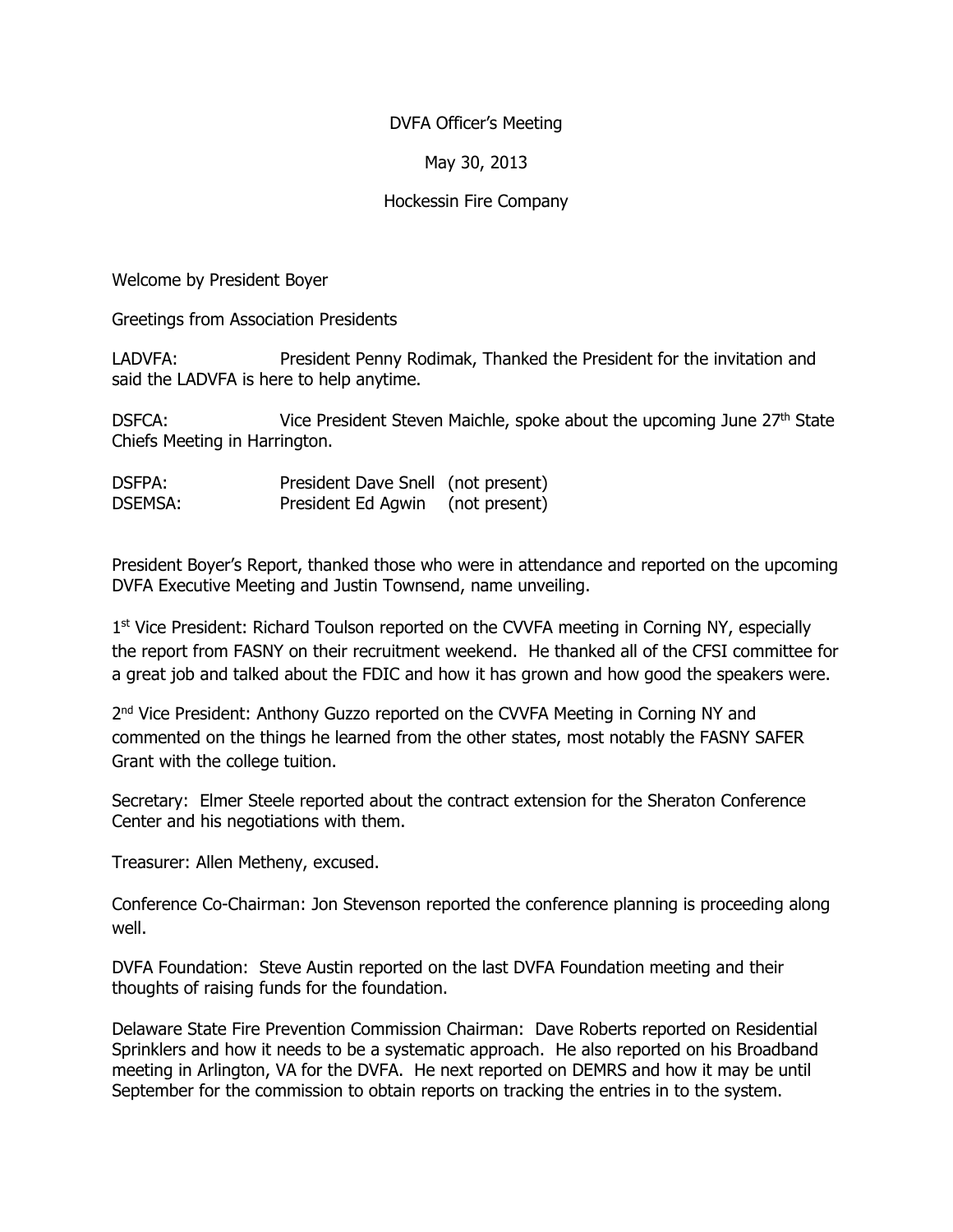Mutual Relief: Joe Zeroles reported on the recommendations from the committee.

Executive Manager: Warren Jones, reported on the following:

1. Justin Townsend name unveiling, there will be representatives from the Governor's Office and Secretary Schiliro. So far about 10 legislators are attending. Senator Coons will also be there. Also asked for some help for the affair.

- 2. Legislative Issues: Reported on HB21 and 22 and the issues of moving them through the process. All has been resolved and they are scheduled for committee hearing. Also reported on SB31 and SB53. SB31 passed the Senate and is in the House and SB53 came out of committee but the State has issues with it that has to be resolved before it will come up for a vote. In addition, reported on the new bill HB149 which will have to be voted on at the June 9<sup>th</sup> Executive Meeting and on the Bingo legislation coming out of the Joint Sunset Committee.
- 3. Fire Prevention Dover International Speedway, reported that the Maryland State Fire Marshal's Office, MSFA, DSFS, and the Delaware State Fire Marshal's Office will be doing a fire prevention tent at the September NASCAR Race. They are looking for DVFA support and participation.

#### Motion by Vice President Richard Toulson, Second by Director Carrier that the DVFA's Life Safety Committee and the Delaware State Fire Chiefs Association be notified of the event and asked to participate. Motion passed unanimously

- 4. SAFER, Reported on the details of the new SAFER Grant and the hiring of a fulltime Recruitment and Retention coordinator as part of the grant.
- 5. Partners in Progress, reported on the new partner's in progress and the mailings of the existing partners letters.
- 6. MSFA, reported on the upcoming Maryland State Firemen's Association Convention.
- 7. CVVFA, reported on the upcoming Cumberland Valley Firemen's Association Convention.
- 8. VFIS Presentation, reported on the Fire Company Financial presentation that myself, President Boyer and Director Tobin attended. I think it should be included in the DVFA Round Table at this year's conference.
- 9. Facebook: Reported on the DVFA Facebook page and how it has 4,334 likes and the last newsletter on the page was read by 788 people.
- 10. July Committee Selection Meeting: Reported that there was a scheduling conflict with the scheduled date of July 23. The meeting was changed to July  $31<sup>st</sup>$  at Seaford Fire Company.

#### Directors:

Bill Tobin, reported on attending a CFSI workshop presented on First Net, the broadband planning group.

Joe Zeroles, thanked the officers for including the Directors in all the communications and meetings and thanked Warren for his work in acquiring the SAFER Grant for the Association

Lynn Truitt (absent due to work schedule)